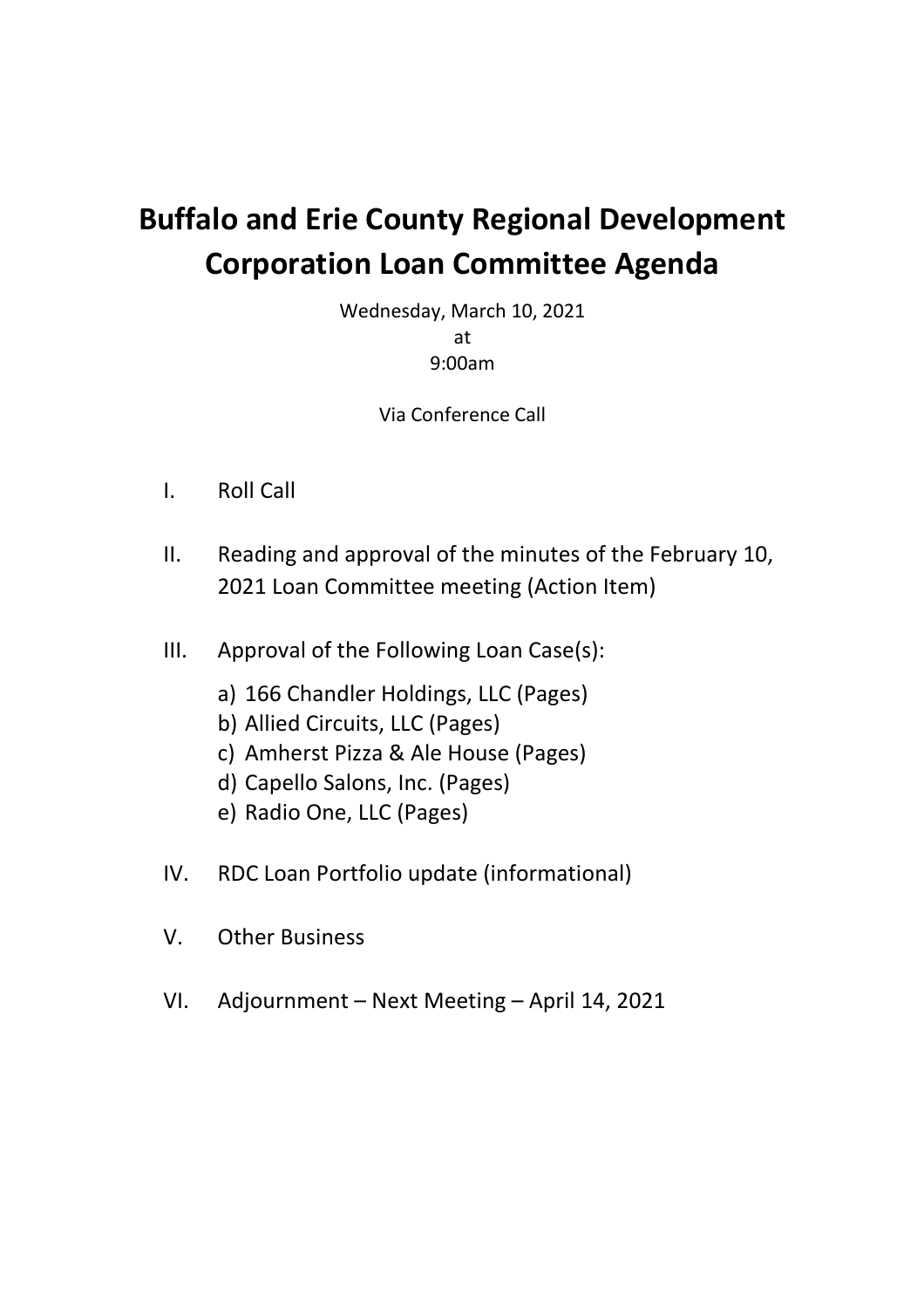#### **MINUTES**

#### **OF THE LOAN COMMITTEE OF THE**

## **BUFFALO AND ERIE COUNTY REGIONAL DEVELOPMENT CORPORATION (RDC)**

- **DATE AND PLACE:** February 10, 2021, held via telephone conference. Governor Cuomo's Executive Order 202.1, as amended, issued in response to the Coronavirus (COVID-19) crisis, suspended Article 7 of the Public Officers Law to the extent necessary to permit any public body to take actions without permitting in public in-person access to such meetings and authorized such meetings to be held remotely by conference call or other similar service, provided the public has the ability to view or listen to such proceedings and that the meeting is recorded and transcribed.
- **LIVE STREAMED:** This meeting is being live-streamed and made accessible on the ECIDA's website at [www.ecidany.com.](http://www.ecidany.com/)
- **MEMBERS PRESENT:** Denise Abbott, Hon. Joseph H. Emminger, Rebecca Gandour, Nancy LaTulip, David McKinley, Michael A. Taylor and Royce L. Woods
- **MEMBERS ABSENT:** N/A
- **OTHERS PRESENT:** John Cappellino, Chief Executive Officer; Mollie Profic, Chief Financial Officer; Atiqa Abidi, Assistant Treasurer; Gerald Manhard, Chief Lending Officer; Daryl Spulecki, Credit Analyst; Grant Lesswing, Business Development Officer; Robbie McPherson, Director, Marketing & Communication; Brian Krygier, System Analyst; Carrie Hocieniec, Administrative Coordinator; Jamee Lanthier, Compliance Officer; Robert G. Murray, Esq., Harris Beach PLLC; and Kevin Zanner, Esq., Hurwitz & Fine

#### GUESTS: None.

There being a quorum present at 9:01 a.m., the Meeting of the Members of the Buffalo and Erie County Regional Development Corporation was called to order by Chair, Mr. Emminger.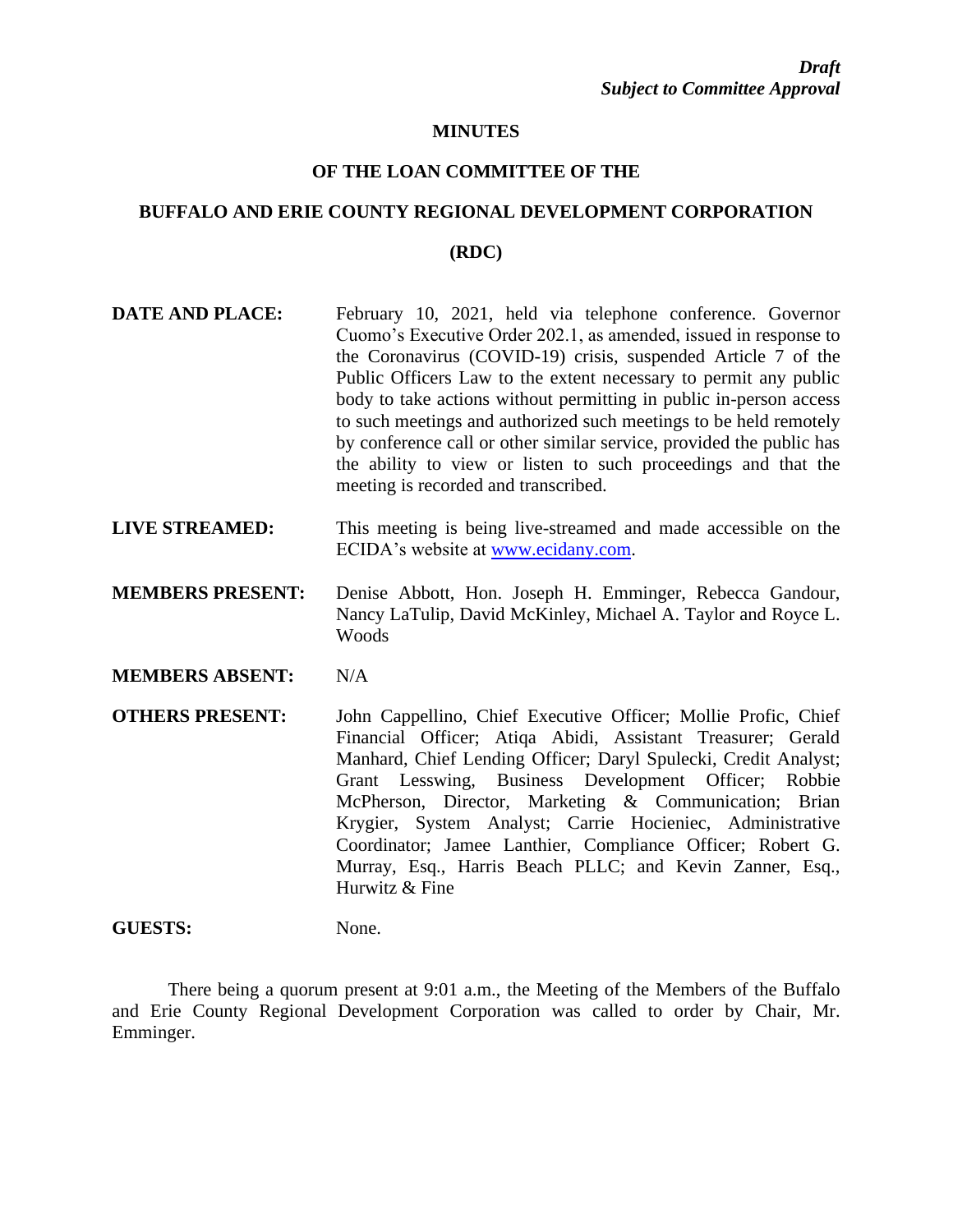#### **MINUTES**

Upon motion made by Mr. Taylor, and seconded by Ms. Gandour, and unanimously carried, it was:

> **RESOLVED,** that the minutes of the RDC Loan Committee meeting of November 4, 2020 are hereby approved.

At this point in time, Ms. Abbott joined the meeting.

#### **NEW RDC RLF FUNDING REQUEST (EDA CARES ACT FUNDING)**

Mr. Manhard reviewed the EDA funding program.

Ms. LaTulip moved and Ms. Gandour seconded to enter into Executive Session to discuss the financial/credit history of companies. The motion was then unanimously approved.

At 9:09 a.m., the Agency entered into Executive Session.

Upon motion made by Mr. Taylor and seconded by Ms. LaTulip, and unanimously approved, the Agency terminated Executive Session at 9:52 a.m.

At this point in time, Ms. Gandour left the meeting.

#### **APPROVAL OF LOAN CASES:**

Bhavani Group Inc. dba Best Western, 4630 Genesee Street, Cheektowaga, New York 14225, \$100,000 84 month term loan, secured and guaranteed. Mr. Manhard reviewed the loan application and loan case detailing the proposed 84 month term loan, proceeds of which will be used by the borrower for working capital. General discussion ensued.

Mr. Taylor moved to recommend that the proposed loan be approved and presented to the RDC Board of Directors for ultimate approval. Ms. Abbott seconded the motion. Mr. Emminger called for a vote and the motion was unanimously approved.

Buffalo Filmworks Inc., 370 Babcock Street, Buffalo, New York 14206, \$250,000 84 month term loan, secured and guaranteed. Mr. Spulecki presented the loan application and loan case detailing the proposed 84 month term loan, proceeds of which will be used by the borrower for working capital. General discussion ensued.

Mr. Taylor moved to recommend that the proposed loan be approved and presented to the RDC Board of Directors for ultimate approval. Ms. LaTulip seconded the motion. Mr. Emminger called for a vote and the motion was unanimously approved.

The Law Office of Jennifer Hurley LLP, 390 Elmwood Avenue, Buffalo, New York 14222, \$200,000 84 month term loan, secured and guaranteed. Mr. Manhard reviewed the loan application and loan case detailing the proposed 84 month term loan, proceeds of which will be used by the borrower for working capital. General discussion ensued.